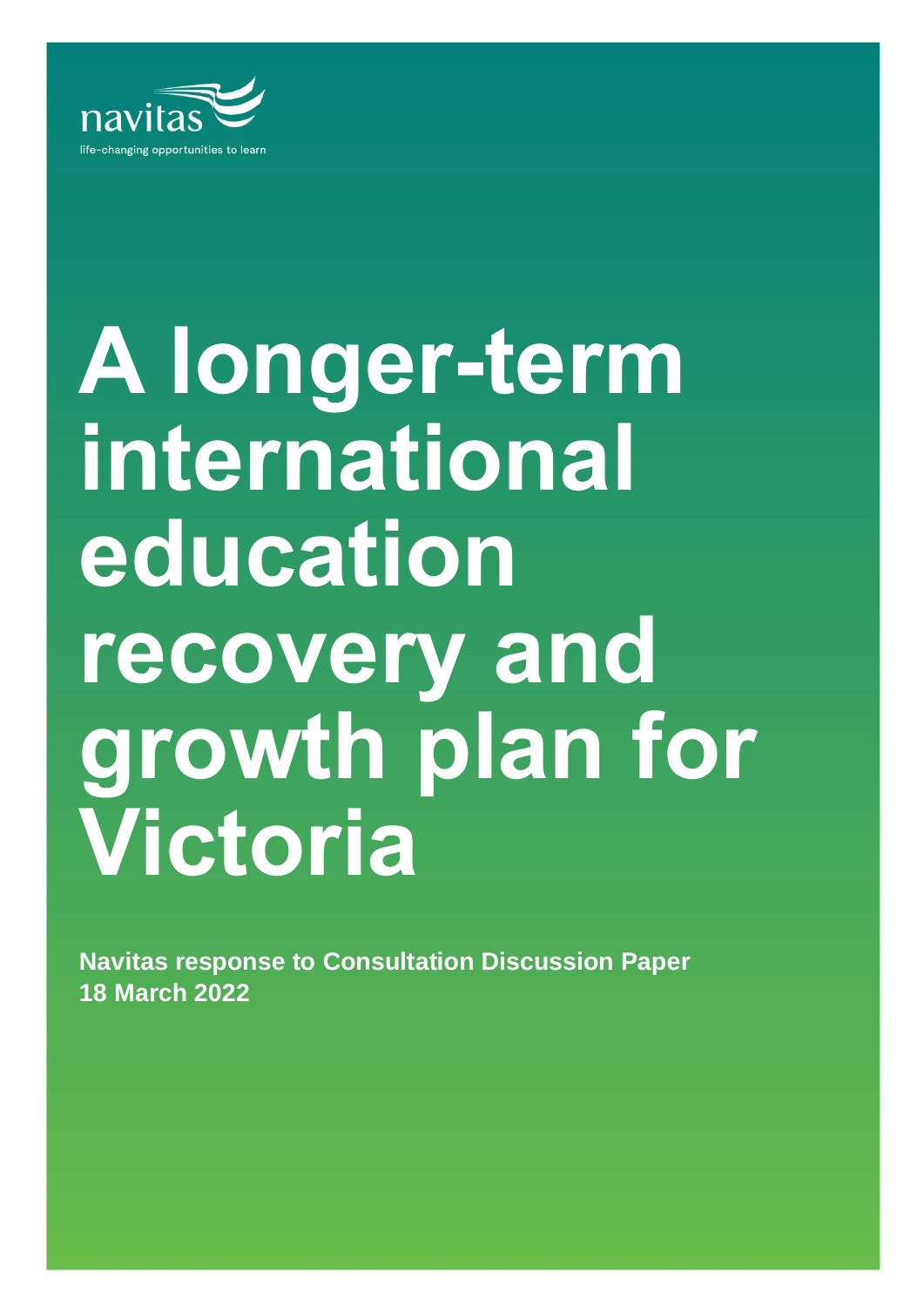# **Navitas' response to the consultation discussion paper**

# **Background to the Victorian International Education Strategy**

The Victorian Government is developing a longer-term plan to drive recovery and a return to growth for our international education sector.

Following the Commonwealth Government's release of its new Australian Strategy for International Education 2021-2030, a national framework is now in place for multiple tiers of government and industry to work together on driving recovery. Victoria's plan will take into consideration the national strategy, while also pursuing a distinct vision for our State.

This submission outlines Navitas' views on the direction of the international education sector in Australia. It broadly reflects the input Navitas provided into the Australian Government's consultation process for Australian Strategy for International Education 2021-2030 as well as specific input related to Navitas' role in Victoria's international education and the role of the Victorian Government and Study Melbourne in supporting this.

# **About Navitas**

Navitas is a global provider of education. In Australia, Navitas delivers programs across the higher education, vocational education, non-award, ELICOS and schools' sectors. Through University Partnerships Australasia (UPA), Navitas partners with nine Australian universities to deliver pathway programs to both domestic and international students (including both Foundation and Diploma) in partnership with nine universities across Australia. In Victoria, this includes partnerships with Deakin University and La Trobe University. In addition to these colleges, Navitas also delivers Academic English programs to students in Victoria through Hawthorn-Melbourne English Language Centre – which provides a pathway to the University of Melbourne – and both academic and general English through Navitas English. Navitas also has two standalone higher education businesses – SAE Institute and Australian College of Applied Psychologists (ACAP) – both of whom have campuses in Melbourne. These businesses both primarily cater to domestic Australian students but are CRICOS registered providers.

# **Summary of response**

Navitas has responded to the consultation paper in full below. Key areas identified in our submission are:

- **Latent risks for Victoria's industry.** Broadly, many of the risks facing Victoria's industry reflects national perceptions of Australia following COVID-19. This includes concerns about how 'open and welcoming' Australia is, as well as a decline in reputation compared to other destination countries over the past few years. Broader areas include the social license of Australia's international education sector, risks of increased racism towards students and the concentrated nature of growth in the sector.
- **Positioning Victoria strongly.** Despite this broader national challenge, Melbourne remains a highly attractive destination for international study. Liveability, cost of living and affordable courses and return on investment (particularly at the undergraduate level) are all important factors that support Melbourne's reputation as a leading city destination for international students.
- **Delivery models and role of government.** As a major player in Australian transnational education, Navitas believes that there are great opportunities in online and offshore education. We therefore welcome the focus of this in the Australian Government's International Education Strategy. However, Navitas also believes that these should not come at the expense of traditional onshore delivery and Australia and instead is a complementary market to existing opportunities that exist for students to study into Australia.
- **Support for all parts of the industry.** Navitas would advocate for ongoing government support and services to be fully available to all parts of the sector, including independent higher education, not only the public university and TAFE sectors. This includes ensuring that government priorities, strategies and actions reflect the interests of the sector broadly – noting government support may be most impactful for the smaller providers in other parts of the sector.
- **Focus of Study Melbourne and Victorian Government.** Navitas supports the key areas of focus identified for Study Melbourne and the roles the Victorian Government currently plays – including a focus on student wellbeing and the student experience, destination marketing initiatives and advocacy to the Australian Government on key policy issues. In addition, the Victorian Government could play a role in amplifying existing sector initiatives – for example IEAA's work on social license.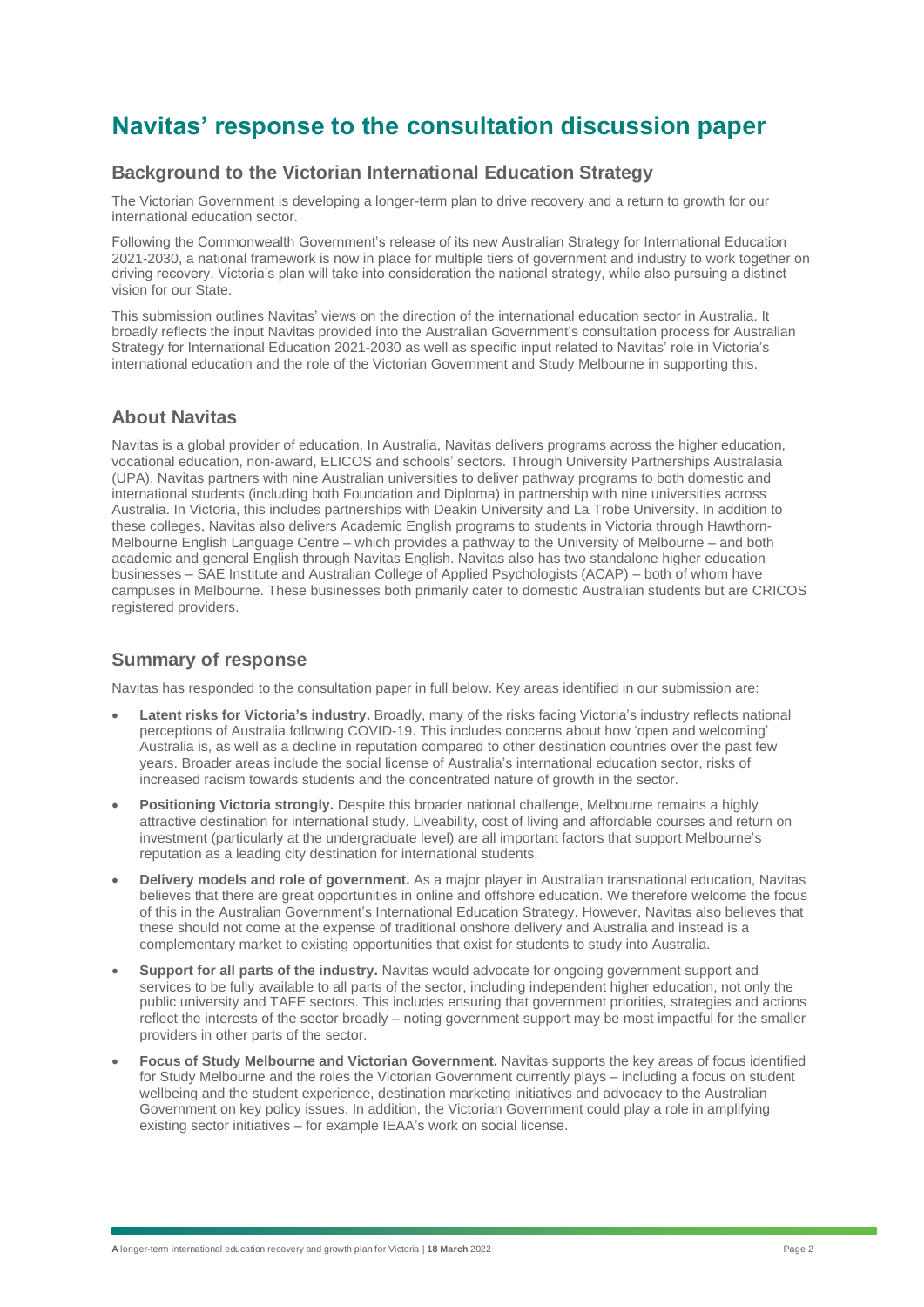# **1. Maintaining Victoria's reputation as a world-class study destination**

### **Questions to consider**

- What are the most significant risks and opportunities with respect to Victoria's reputation as a desirable international study destination?
- How can government work with stakeholders to best manage the sector's reputation in response to the protracted impacts of COVID-19?
- How can Study Melbourne best position itself in the post-pandemic international education market?

### **Risks and opportunities for Victoria's reputation**

The reputation of Victoria (and Melbourne) is very much tied to the broader reputation Australia holds in the global international education market. As shown by market research, students typically will choose their country of study prior to choosing which city they will study in. This means that broader national reputational issues, will impact Victoria's attractiveness.

Australia's reputation as a destination country has been negatively impacted by its response to the COVID-19 pandemic. While Australia's success in eliminating COVID-19 was the envy of the world during the initial months following COVID-19, reflecting a strong public safety response and stability in its management of the coronavirus pandemic. However, more recently Australia's overall reputation as an international education destination has been negatively impacted because of COVID-19 and a perception that Australia has not been as open to international students as other destination countries. Results from Navitas' survey of its agent network, last undertaken in November 2021, shows this clearly, with Australia's reputation diminished over a two-year period – as shown in [Figure 1](#page-2-0) below.

### <span id="page-2-0"></span>**Figure 1 | Handling of COVID-19 and destination reputation**

*Proportion that 'agree' that the handling of COVID has made it a more attractive, March 2020 to October 2021*



"Over the past two months, the way this country's government has handled coronavirus has made it a more attractive study destination."

Navitas' agent survey has also tracked the extent to which a destination country is "safe and stable" and "open and welcoming". As shown in

overleaf, Australia currently trails most other destination countries on these measures – particularly in relation to being "open and welcoming". While there is opportunity for these perceptions to be addressed (as shown above the USA has significantly improved its reputation towards the end of last year), these challenges of perception and damaged reputation will be important to address. While a boost may be expected from development over the past few months with borders opening to students (and subsequently more broadly) it remains to be seen whether there will be a longer-term impact on Australia's reputation. Further details will be available through Navitas' next agent survey which will be released in May this year.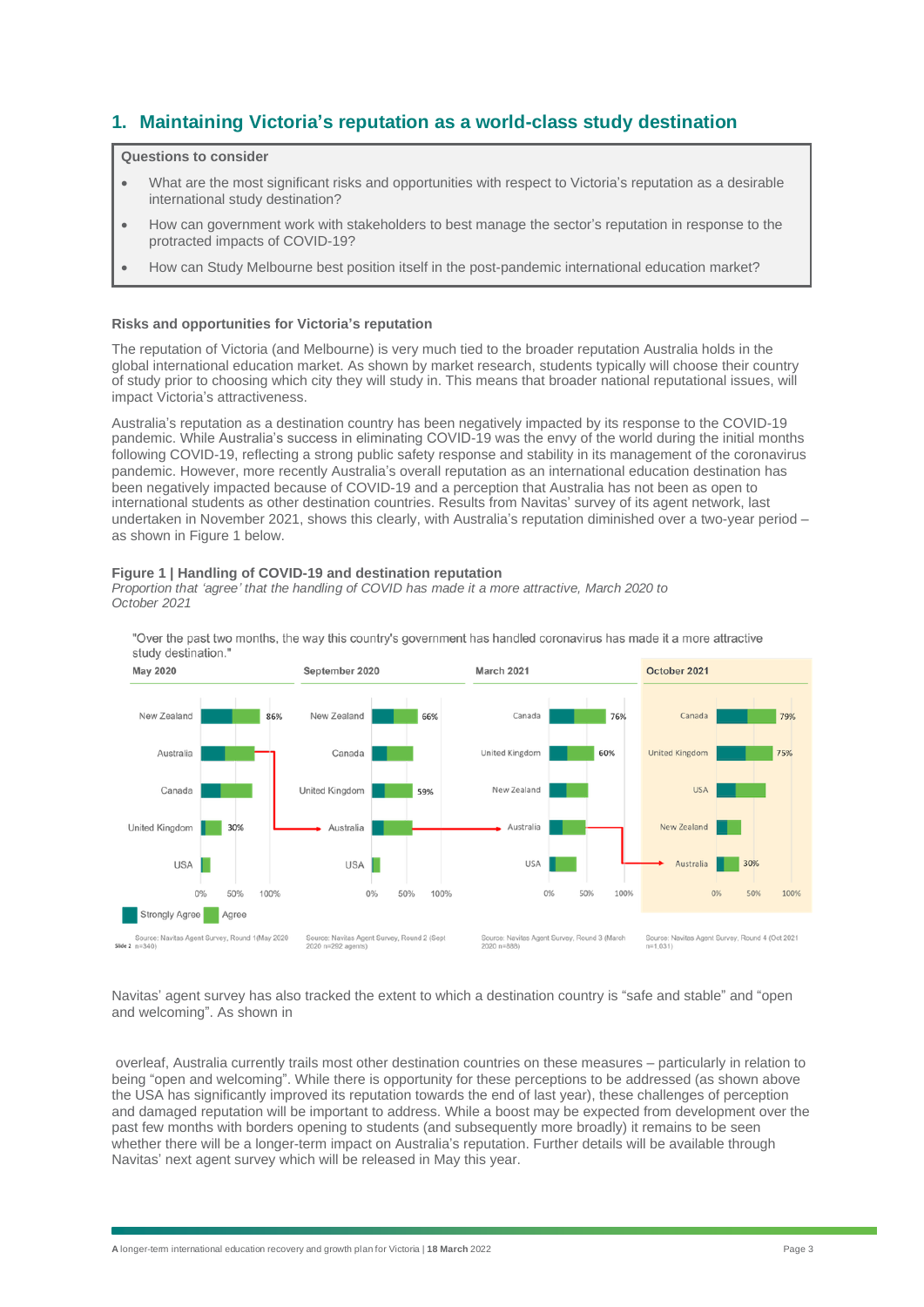### **Figure 2 | Perceptions of Australia as a study destination**

*Agent responses to whether destination countries are "safe and stable" and "open and welcoming", October 2021*

# Safe and stable



### Over the past two months, the reputation of this country as safe and stable for international students has improved.

# Open and welcoming



Over the past two months, the reputation of this country as open and welcoming for international students has improved.

Despite this broader national challenge, Melbourne remains a highly attractive destination for international study. Research undertaken by Nous Group has identified that Melbourne has a moderate cost of living against other expensive and very expensive major destination cities in both the UK and US (as well as compared to Sydney), affordable course for international students compared to other major destination cities and a strong ROI) in particular for students studying at the undergraduate level). These factors combined with a strong broader city reputation (including in relation to liveability), means Melbourne (and Victoria by extension) is therefore extremely well positioned to realise the benefits from Australian borders reopening across 2022.

This attractiveness is reflected in Victoria's increasing market share nationally. Prior to COVID-19, Victoria's share of international students studying in Australia had continued to increase - with 36% of all higher education students choosing Victoria as a destination in 2019 compared to 34% three years earlier. This has largely been driven by increased growth and market share from students from South Asian countries – in particular India and Nepal.

This growth reflects a broader trend with strong concentration of growth of Chinese students across a small number of high-quality universities – including University of Melbourne and Monash University – as well as broader growth in South Asian markets by other universities in Melbourne and Sydney.







In addition to the areas identified above, there are also a range of issues that represent a risk to the sector both nationally and in Victoria. These include: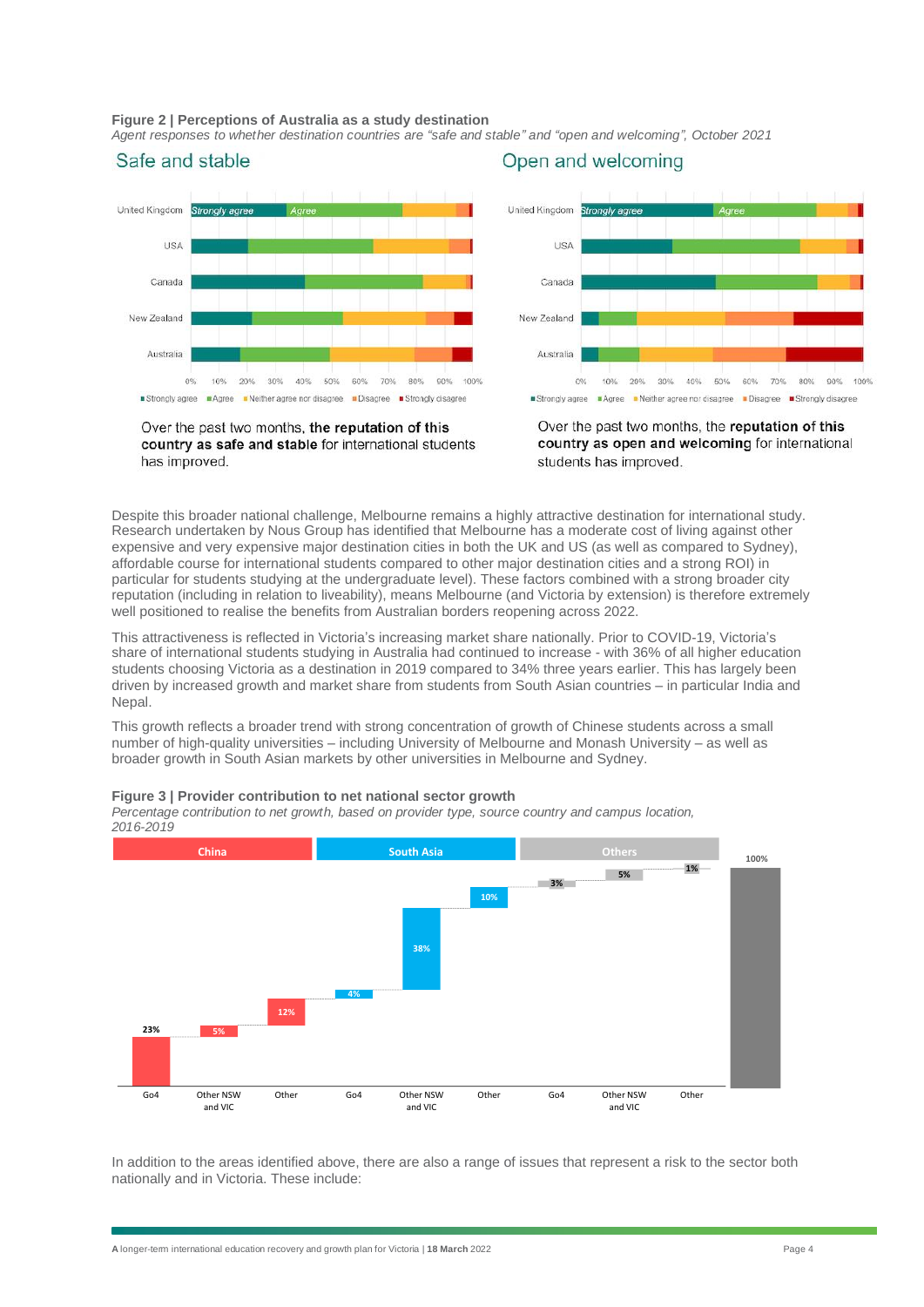- **Social license of the international educations sector.** The international education industry not well understood or appreciated by the general Australian public and does not receive the same level of support as other major Australian export industries. The economic and societal benefits of the industry are either not understood or do not resonate with most Australian people. The challenges brought on by COVID-19 in the past few years has bought this into sharper relief with public sentiment not strongly in favour of returning students or support for the sector.
- **Issues of racism towards students.** Racism directed against students also remains an area of concern, which appears to have been heightened during COVID-19. Research by Lowy Institute has indicating heightened levels of discrimination and abuse against Chinese students. <sup>1</sup> Similarly, the experience of Indian students in 2011 indicates how incidents of racism and abuse can severely threaten and weaken the sector's strength.
- **Concentrated growth to a small number of higher education providers.** As outlined above, growth has been highly concentrated and has reflected a This has been exacerbated to some extent through COVID-19 with some larger providers growing at the expense of others when delivery has transitioned online. Concentrated growth is an area of risk for the sector as it undermines the strength and sustainability of the sector
- **Australian Government policy settings.** The strategy released by the Australian Government shows a strong commitment to the international education sector nationally – including access to visas, visa conditions, post-study work rights, and clear pathways to permanent residency for students. However, policy settings may provide a potential area of challenge for the sector. Other destination countries, including the UK, US and Canada all have very favourable policy settings in place now. This increases competition for students in a global marketplace.

### **Role of Victorian Government and Study Melbourne**

There is a good opportunity with Study Melbourne considering its long-term strategy to further refine its objectives for the sector and distinct value proposition in supporting the sector. Specific details and actions on how the government intends on supporting returning students over the next twelve months will be especially valuable signal to the source country markets and position Victoria well as students consider once again their study plans in Australia. It is also important that Study Melbourne does not duplicate work or functions that already exists – either at the national level through the Department of Education, Skills and Employment and Austrade, or that is being led by providers.

In response to the above identified challenges and opportunities, the role of government may include:

- **Targeted destination marketing initiatives.** With these focused on rebuilding the reputation of Melbourne following COVID-19 and re-positioning Melbourne as a world leading destination for international education to key selected source countries.
- **Prioritising student wellbeing as a key area of focus.** With this being a key area that the government can play a value-adding role including through provision of shared resources and facilitating the delivery of a distinctly 'Victorian' international education experience. See theme 3 for further details with regards to this.
- **Leading on and/or amplifying existing work on the sector's social license.** With this identified as a key issue, there is opportunity for the government to support the sector in more effectively communicating to the public the benefits of the international education sector. IEAA has been leading some work in this area, Amplification of this through promotion and/or funding would be a valuable role for Study Melbourne to play.
- **Actively supporting broader areas of the industry heavily impacted by COVID-19, including nonhigher education sectors and the non-university sector.** Ensuring that government priorities, strategies and actions reflect the interests of the sector broadly and are not limited to the larger public higher education institutions. Arguably, government support is most impactful for the smaller providers in other parts of the sector. Recently, some support funding such as the \$50 million International Education Resilience Fund, the \$350 million Victorian Higher Education State Investment Fund and the \$260 million TAFE funding package and support programs were limited in access to public university and TAFE institutions.
- **Advocate to the Australian Government on key policy issues.** This includes continuing to engage directly with the Australia Government to identify and address barriers that are impacting providers in the Victorian international education sector. This may be in relation to visa settings or broader policy issues.

<sup>1</sup> China - [Lowy Institute Poll 2021](https://poll.lowyinstitute.org/themes/china/)

**A** longer-term international education recovery and growth plan for Victoria | **18 March** 2022 Page 5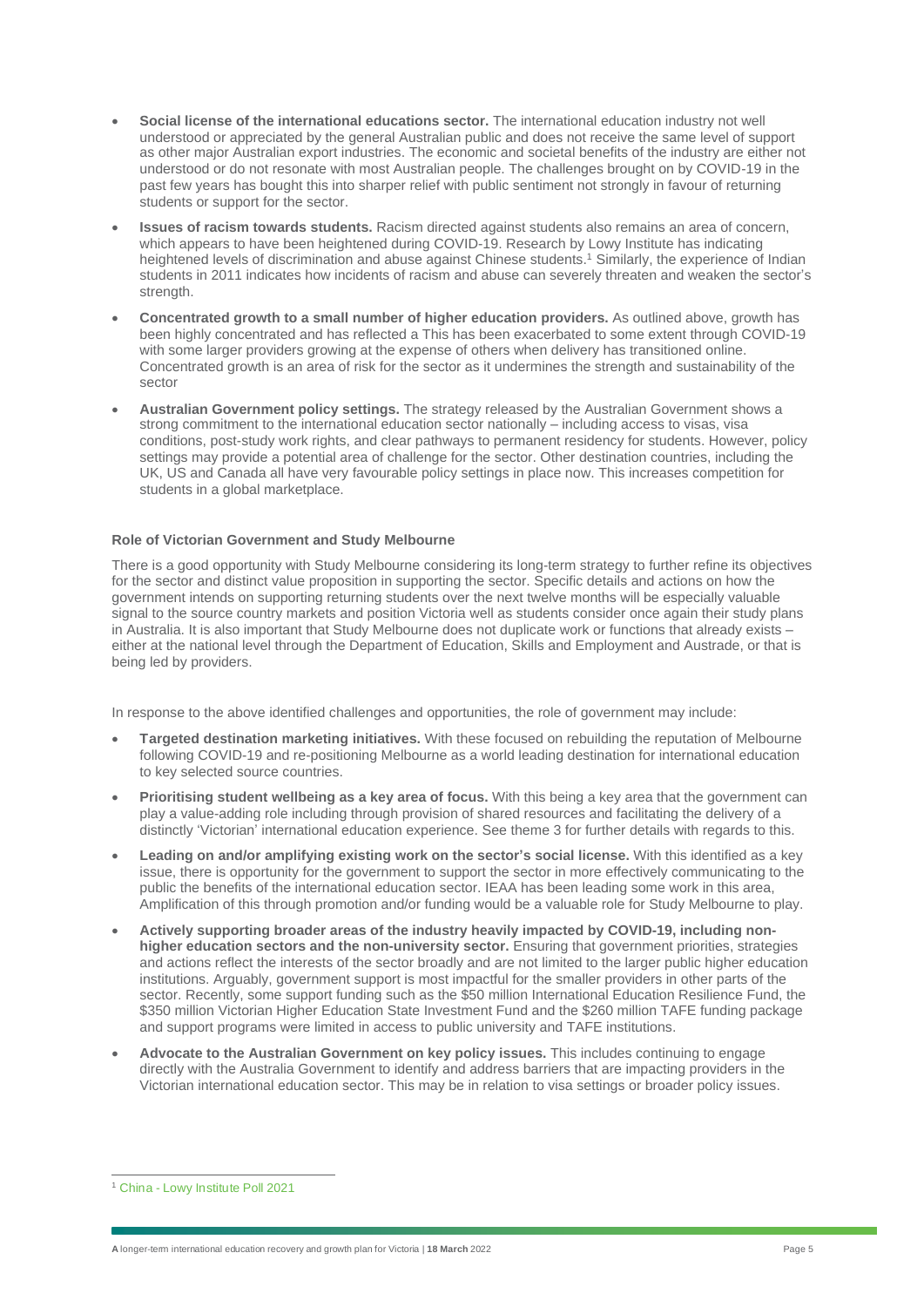# **2. Seizing opportunities for onshore and offshore growth through collaboration with global partners**

### **Questions to consider**

- What partnership and delivery models are anticipated to be in greatest demand from offshore partners in the medium-to-long term?
- How can providers shape their future offerings (e.g. joint programs, short courses, articulation arrangements, in-country delivery) to better meet the needs of diverse student segments and the global labour market?
- What international education markets are the most prospective for Victoria in the medium-to-long-term, both established and emerging?
- What are the most significant risks associated with diversification from the current offering?

### **Delivery models**

As a major player in Australian transnational education, Navitas believes that there are great opportunities in online and offshore education. We therefore welcome the focus of this in the Australian Government's International Education Strategy. However, Navitas also believes that these should not come at the expense of traditional onshore delivery and Australia and instead is a complementary market to existing opportunities that exist for students to study into Australia.

Navitas has successfully been delivering programs across all our colleges to students located in their home country over the past two years due to COVID-19. We are also actively considering delivery models that focus on students undertaking some units offshore before commencing a Foundation and/or Diploma program. At this stage, we are not considering full delivery of offshore programs in the short term but may consider this going forward.

Navitas does believe there will be increased demand in these new delivery models – including blended delivery (such as 2+2 program: with either online delivery or through articulation partnerships) and online delivery. Largely, these are expected to be supplementary to delivery of programs in Australia and should support opening up new markets at a lower price point.

Navitas does not have a clear view on the role of the Victorian Government or Study Melbourne in supporting transition for delivery of online and offshore programs by Victorian providers, but would be open to working with you to identify the most appropriate role the Victorian Government could play, including in relation to promotion of online programs in source countries, support through the Global Education Network (including in government-togovernment activities), and grant funding to support product development and market access. We would note that some of the broader additional benefits of international education (such as broader economic contribution, including good, services and revenue associated with visiting friends and relatives) are not realised in Victoria under these different offshore delivery models.

### **Diversification**

Diversification is a key strategic issue for the university sector. Navitas welcomes the focus on diversification both in the release of the *Australian Strategy for International Education 2021-2030* (the International Education Strategy) and in this consultation paper. As an organisation with a truly global presence, we are proud of our diverse student cohort and believe diversification across the university sector supports a more resilient, sustainable and competitive Australian international education industry.

Navitas believes that diversification is important for individual providers and Australia's international education industry overall as it both supports sustainability and address financial and fiduciary risks (primarily that exist in the public university sector) and risks of student concentration negatively impacting student experience.

Overall, Australia faces diversification challenges that are similar to other major countries. While Australia has not yet been able to diversify away from its reliance on major source country markets – namely China and large South Asian markets – other destination countries have also faced this challenge. As shown in the figure below, no other major destination country has experienced a reduced reliance on China or South Asian markets in the past five years – as shown in [Figure 4](#page-6-0) below. This reflects global demand for international education and shows the challenges for student cohorts in immediately become more diversified with these overarching and global trends in demand. Victoria's profile broadly reflects this also.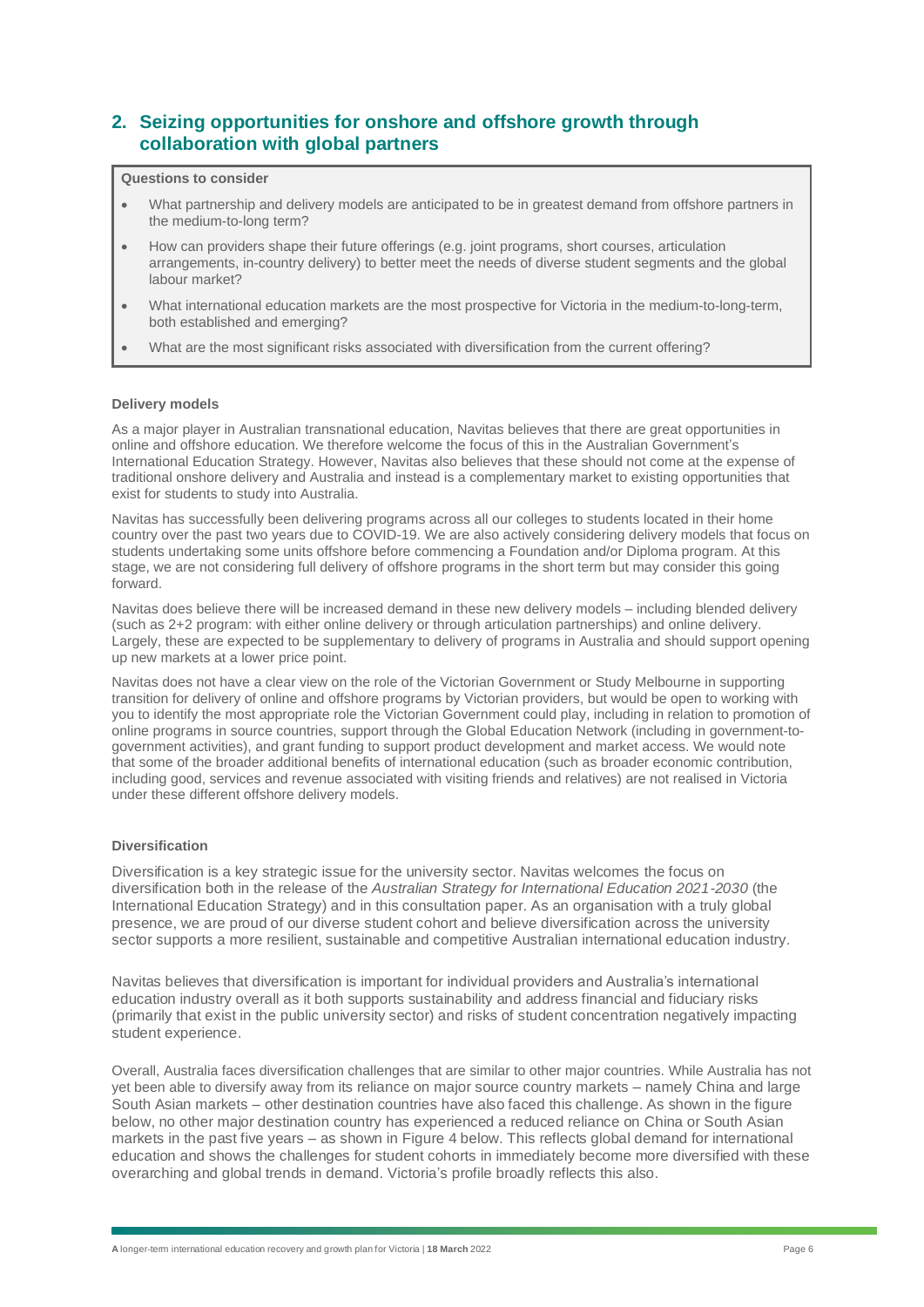### <span id="page-6-0"></span>**Figure 4 | Reliance on key regional markets compared to competitors**

*Change in South Asia and China as a share of all HE overseas students, Major destinations, 2015 to 2019*

| <b>COUNTRY</b>       | <b>CHINA</b> | SOUTH ASIA <sup>2</sup> | <b>OTHER COUNTRIES</b> |
|----------------------|--------------|-------------------------|------------------------|
| Australia            | $+2$ p.p.    | $+11$ p.p.              | $-12$ p.p.             |
| <b>United States</b> | $+3$ p.p.    | $+2$ p.p.               | $-5$ p.p.              |
| United Kingdom       | $+6$ p.p.    | $+1$ p.p.               | $-7$ p.p.              |
| Canada               | $-9$ p.p.    | $+20 p.p.$              | $-11$ p.p.             |
| New Zealand          | $+2$ p.p.    | $+11$ p.p.              | $-12$ p.p.             |

While diversification is important for the sector, it is not the only priority for the sector at this stage. Approaches to support source country diversity need to balance these objectives with broader strategic priorities for the sector. It is critical that initiatives that aim to achieve source country diversity increase the sustainability and resilience of the sector, not weaken it. Navitas' view is that it is critical that diversification initiatives balance broader sector priorities, most significantly supporting a strong recovery for the sector following the impacts of COVID-19. This needs to consider:

- Balance investment in diversification and new markets without "cutting off" or negatively impacting existing major source country markets (such as China and India)
- Consider broader aspirations and benefits of international education including bilateral and soft power benefits and enabling access to high quality higher education, and
- How best to support the sector recovery following the impacts of COVID-19.

Therefore we believe a focus on diversification (both in terms of online/offshore and in source country) is important, but this should not come at the expense of traditional areas of strength for Victoria.

### **Prospective source country markets**

Study Melbourne and the Victorian Government should focus on supporting markets with a strong long-term outlook that can support strategic objectives around both diversification and recovery following the disruptions to the sector following the impact of COVID-19.

Navitas has consistently advocated to the Australian Government that while diversification is important, this should not come at the expense of supporting sector recovery and an ongoing focus on major source countries that will be important for recovery and the longer-term growth outlook for Australia.

The markets of focus for Study Melbourne (for onshore education) should balance the interests across the sector and several strategic considerations. We have identified five key considerations in prioritising support for source countries:

- **Source country markets with strong long-term drivers.** This includes prioritisation of source countries where growth is expected based on demographic drivers, economic drivers, and participation levels (see below) and de-prioritisation of traditionally strong markets where no growth or low growth is forecast
- **Ensuring alignment across a range of different sectors and providers.** Markets prioritised should either apply broadly across sectors (i.e. be major markets for multiple sectors of higher education, VET, ELICOS, Pathways and Schools) or be the key market for one sector. Markets identified should also be aligned with not only the public university sector, but also priorities for independent providers to support diversity of growth
- **Balancing core large source countries, with new emerging markets.** Source countries selected should balance key markets for Victoria (such as China and India) with new emerging markets where government involvement is most likely to make the largest difference
- **Support the existing strengths of Victoria.** With consideration of the markets that Victoria has traditionally been strong in relative to other states and territories; and
- **Consider opportunities where Victoria has strong diaspora communities.** Source countries where Melbourne (and possibly other parts of Victoria) have strong diaspora communities, which are known to be a 'pull factor' for international students in selecting their study destination.

<sup>&</sup>lt;sup>2</sup> South Asia includes India, Nepal, Pakistan, Sri Lanka and Bangladesh.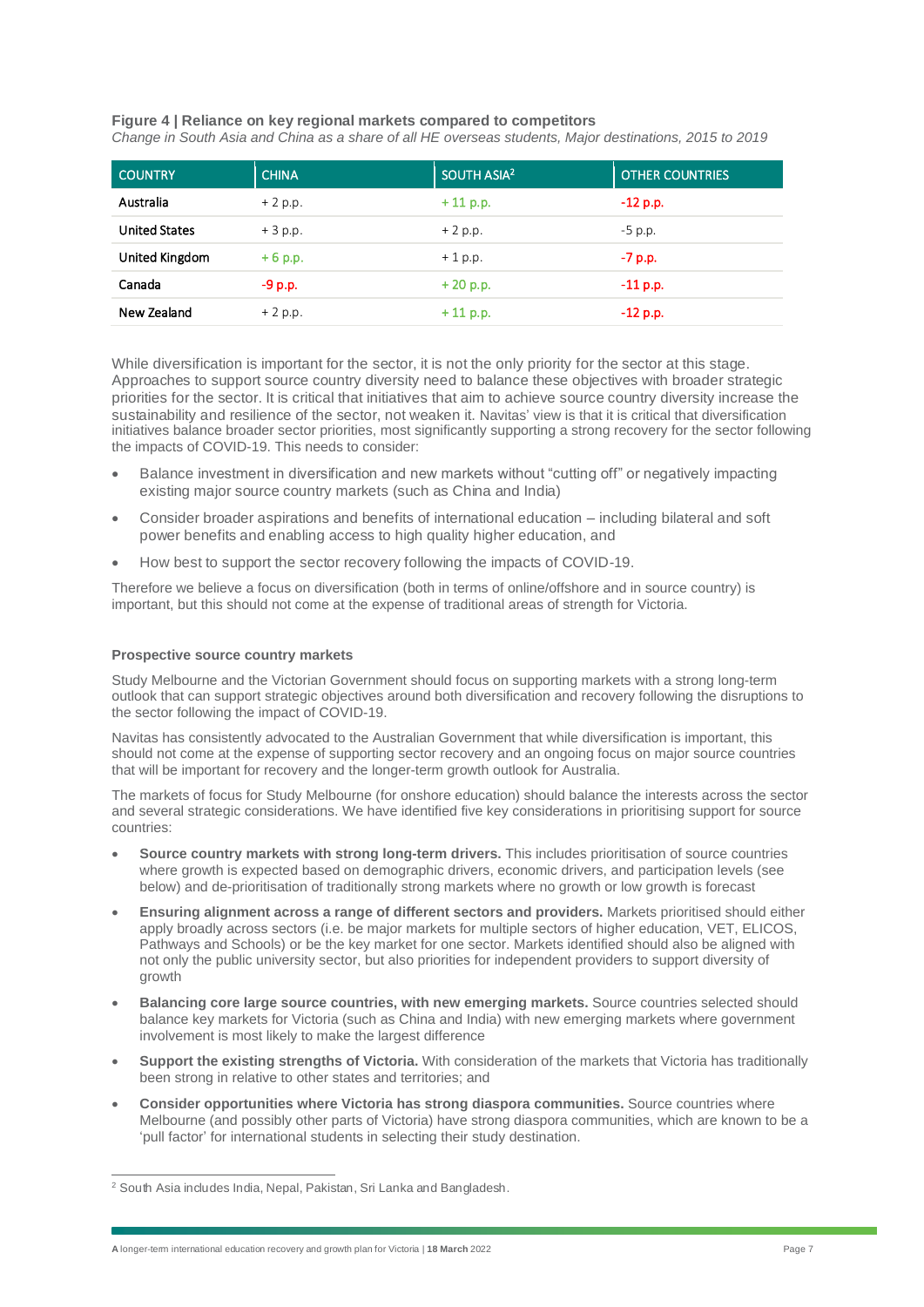Navitas has developed a proprietary global forecast model which forecasts global student mobility from all source countries to all destination countries. This includes consideration of socio-economic factors, demographic trends, and higher education participation trends. A summary of the outlook for major source countries is outlined in [Figure 5](#page-7-0) below that may support identification of market opportunities for Victoria.

Navitas would see that Study Melbourne would continue to play a role in supporting growth in existing major markets which will continue to be important for sector growth, namely China and India. In addition to this, there is an opportunity for focus on supporting growth in source countries with strong growth drivers. As per below, this should include countries such as Vietnam and Sri Lanka. It may also consider supporting entry into new markets that Victoria has not traditionally attracted large numbers of students from, but has a strong long-term outlook – such as African growth markets like Nigeria or Kenya.

Navitas would be open to working with the department further on this to support identification of prospective markets for Victoria over the medium and long term.

| <b>Destination</b>      | <b>2019 (Actual)</b> | 2030 (Forecast) | % CAGR<br>2020 to 2030 | Net growth<br>2020 to 2030 | <b>Contribution to</b><br>all net growth |
|-------------------------|----------------------|-----------------|------------------------|----------------------------|------------------------------------------|
| <b>Top 10 countries</b> |                      |                 |                        |                            |                                          |
| China                   | 137,675              | 178,044         | 3.3%                   | 49,386                     | 24%                                      |
| India                   | 71,464               | 103,834         | 4.7%                   | 38,247                     | 19%                                      |
| Nepal                   | 28,576               | 49,659          | 5.3%                   | 20,118                     | 10%                                      |
| Viet Nam                | 22,919               | 47,428          | 8.3%                   | 26,114                     | 13%                                      |
| Pakistan                | 11,459               | 20,116          | 5.9%                   | 8,814                      | 4%                                       |
| Sri Lanka               | 9,471                | 19,951          | 8.3%                   | 10,943                     | 5%                                       |
| Indonesia               | 12,945               | 19,865          | 3.6%                   | 5,961                      | 3%                                       |
| Singapore               | 8,814                | 12,431          | 5.5%                   | 5,121                      | 3%                                       |
| Philippines             | 5,390                | 8,310           | 4.4%                   | 2,927                      | 1%                                       |
| Malaysia                | 13,784               | 8,103           | $-3.9%$                | $-3,948$                   | $-2%$                                    |
| <b>Select others</b>    |                      |                 |                        |                            |                                          |
| Saudi Arabia            | 3,272                | 7,989           | 6.8%                   | 3,865                      | 2%                                       |
| Bangladesh              | 3,481                | 7,363           | 4.4%                   | 2,584                      | 1%                                       |
| Nigeria                 | 2,125                | 6,331           | 10.9%                  | 4,092                      | 2%                                       |
| Kenya                   | 2,206                | 4,386           | 6.4%                   | 2,026                      | 1%                                       |

### <span id="page-7-0"></span>**Figure 5 | Market outlook for major source countries to Australia<sup>3</sup>** *Forecast tertiary students from 2020 to 2030, Australia, select major international education source countries*

The Victorian Government can support prospective markets for Victoria supporting provider growth through a range of approaches:

- Establishing government-to-government relationships, partnerships, and agreements at the national and city levels in markets of focus for Victoria
- Destination specific campaigns targeted to key emerging markets
- In-market support through the Government's Global Education Network.

Navitas is also very supportive of the expansion of the Global Education Network into emerging high-growth markets – in particular into Kenya and Vietnam – which are key priority markets for the pathway sector.

<sup>3</sup> Note: these figures are based on a scenario where Australia has a moderate decline in market share in key countries in 2030 compared to pre-COVID levels. This is in line with the most recent Navitas agent survey from September 2021.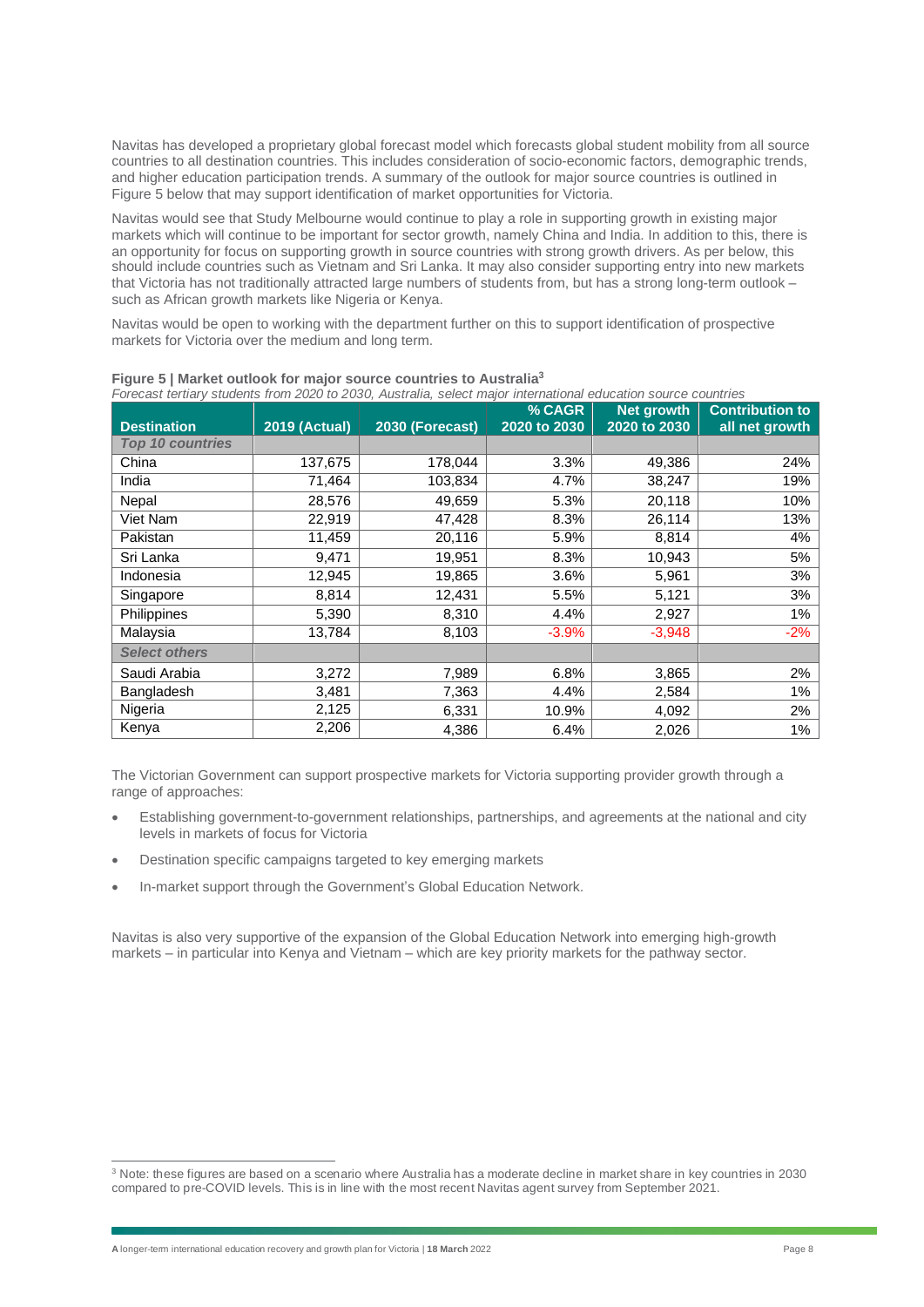# **3. Enhancing the student experience for international students studying with Victoria**

### **Questions to consider**

- How can Study Melbourne best enhance the end-to-end student experience from prospective students' first consideration of Victoria as a destination, through their experience during study and transition into the workforce (in Australia or overseas)?
- What are the most significant barriers to a positive end-to-end experience and how can they be addressed?
- What opportunities does regional Victoria present to the sector? What are the challenges of pursuing such opportunities?

### **Students' end to end experience**

In terms of barriers to positive end-to-end experiences, Navitas sees particular challenges for students across the following stages:

- **Initial arrival in Australia.** When students first arrive in Australia this can be a challenging process as they begin to transition to life living in a new city and country. Supports during this stage are important to ensure students remain engaged and establish strong connections to their new city – including with fellow students and more broadly.
- **During holiday times.** Where students can feel isolated as may not be engaged in the academic, social and community activities they would typically be engaged in during term-time
- **Post-study employment.** Students post-study employment outcomes could be stronger, and this is an area we see challenges in the end-to-end experience – including in being 'underemployed' relative to domestic graduates or employed in areas not related to their studies. <sup>4</sup> Navitas has previously advocated for changes to the Temporary Graduate Visa to support this, including campaign to employers to encourage hiring international students as graduates. Government as an employer is also important to support this.

Navitas does not see significant barriers in the pre-departure space, with Melbourne's reputation relatively strong amongst students, families and agent networks. While this can be further supported (by providers and Study Melbourne) it is not a key area of concern in the student journey.

### **Areas where Study Melbourne are well placed to support**

Navitas would see value in Study Melbourne supporting the following areas:

- **Engagement across a range of stages of the student journey to supplement existing initiatives led by providers.** This provides a broader range of supports in addition and complementary to those that are already being provided by education providers. This may include events, workshops and broader social engagements held at the Study Melbourne hub. As identified above, this is particularly important during the initial stages of the student's study.
- **Identifying opportunities to reduce travel costs.** Melbourne is identified as one of the more expensive global cities in terms of public transport costs. Work by Nous Group identifies that with travel costs included Melbourne rises from a low-cost city to live into a relatively expensive study destination. Providing free or reduced cost public transport travel for international students (as occurs in South Australia and other cities globally) would increase the attractiveness to the city and acknowledge the significant economic contribution they already make.
- **Work in broader areas such as accommodation and employability / innovation.** These are key areas where a government role would be valuable. ROI is an increasingly important consideration for international students and accommodation will be an area where attention is required as students begin to return to Melbourne.
- **Actively promoting pathway programs as a study option for students** (including Foundation programs, Diploma pathways and ELICOS) acknowledging that pathway programs consistently support strong academic outcomes and are appropriate study options for students that require additional levels of support (which is particularly important following the disruption to education caused by COVID-19).

<sup>4</sup> See Chew, J. (2019) 'Economic [opportunities](https://www.ieaa.org.au/research/post-study-work-rights) and outcomes of post-study work rights' and Tang et al.

<sup>(2021)</sup> 'The going gets rougher: Exploring the labour market outcomes of international graduates in Australia', *International Migration.*

**A** longer-term international education recovery and growth plan for Victoria | 18 March 2022 Page 9